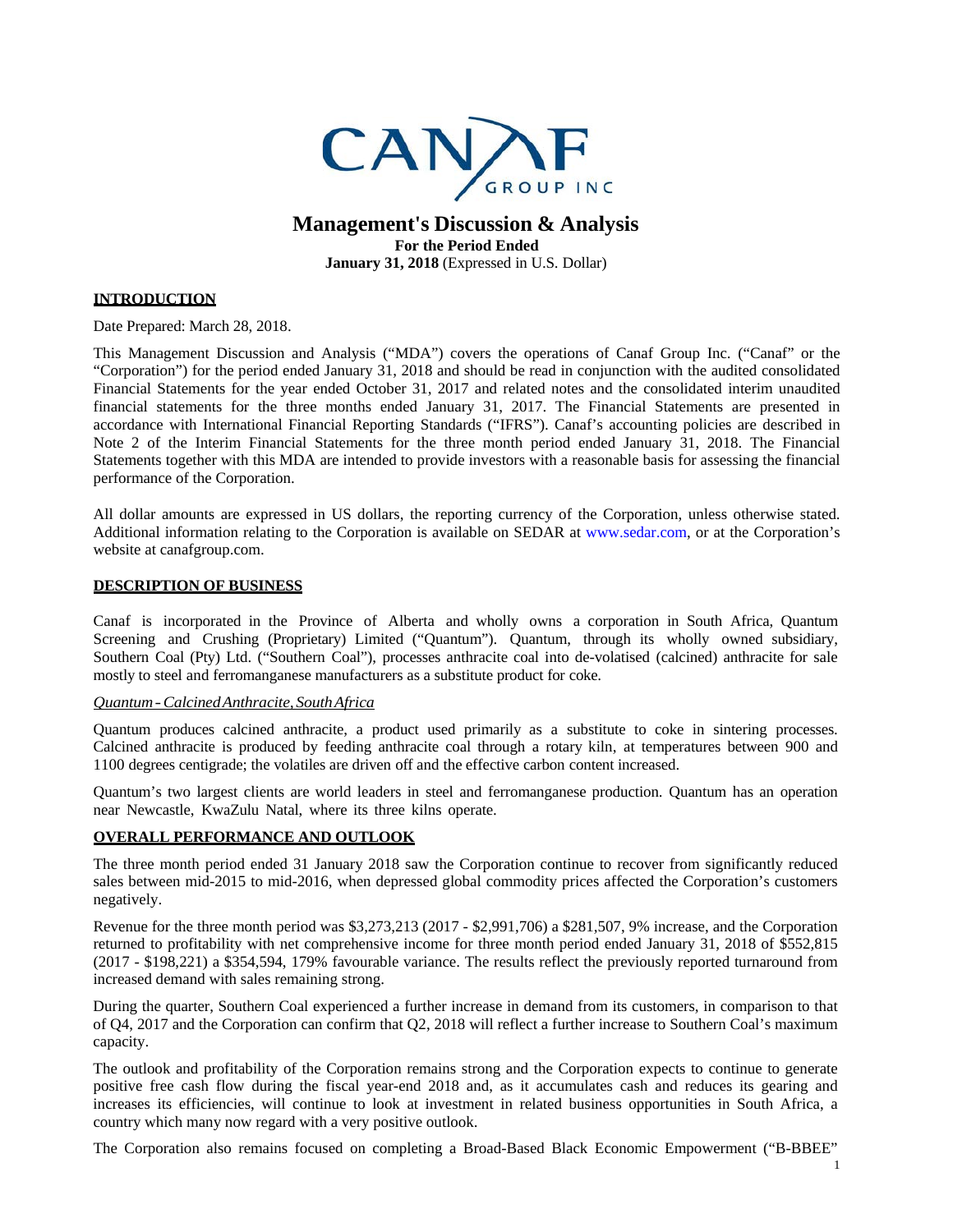transaction for Southern Coal, by mid-June 2018. The B-BBEE is a form of [economic empowerment](https://en.wikipedia.org/wiki/Economic_empowerment) initiated by the [South African government](https://en.wikipedia.org/wiki/Government_of_South_Africa) with the goal to distribute wealth across as broad a spectrum of previously disadvantaged South African society as possible. A new partner has been identified and initial terms of the agreement, which will remain much the same as the previously agreed transaction, will most probably be announced by the end of April 2018. The Corporation remains confident that it will achieve its B-BBEE goals during the current fiscal year and we remain optimistic of the opportunities that will arise from such a transaction.

#### *Selected Financial Information*

Due to the Corporation being listed on the TSX-V and it share price is quoted in Canadian Dollars, the Corporation has converted some key financial information included in this report to Canadian dollars. The following financial information is derived from the Corporation's interim financial statements 3-month period ended January 31, 2018, with a comparison in Canadian Dollars.

|                               | <b>Three Months Ended</b> |            | <b>Three Months Ended</b> |              |  |
|-------------------------------|---------------------------|------------|---------------------------|--------------|--|
|                               | January 31,               |            | January 31,               |              |  |
|                               | 2018                      | 2017       | 2018                      | 2017         |  |
|                               | US\$                      | US\$       | <b>CDN\$</b>              | <b>CDN\$</b> |  |
| <b>Conversion 1.00 US</b>     |                           |            | 1.243                     | 1.313        |  |
|                               |                           |            |                           |              |  |
| Revenue from Sales            | 3,273,213                 | 2,991,706  | 4,068,604                 | 3,928,230    |  |
| Cost of Sales                 | 3,024,651                 | 2,605,825  | 3,759,641                 | 3,421,550    |  |
| <b>Gross Profit</b>           | 248,562                   | 385,881    | 308,963                   | 506,680      |  |
| Expenses                      | (167, 892)                | (114, 926) | (208,690)                 | (150,902)    |  |
| Income Tax Recovery (Expense) | 106,456                   | (73,264)   | 132,325                   | (96, 199)    |  |
| Net Income for the period     | 187,126                   | 197,691    | 232,598                   | 259,579      |  |
| <b>Adjusted EBITDA</b>        | 176,680                   | 381,110    | 219,613                   | 500,416      |  |
| <b>Total Assets</b>           | 5,189,196                 | 3,315,232  | 6,450,171                 | 4,353,033    |  |
| <b>Bank Loan</b>              | (396, 579)                | (416, 882) | (492, 948)                | (547, 383)   |  |
| <b>Total Equity</b>           | 2,461,453                 | 1,908,638  | 3,059,586                 | 2,506,042    |  |

*SouthAfricanBusinessPerformance -QuantumScreeningandCrushing (Pty)Ltd*

### **(in South African Rand)**

|                               | <b>Three Months Ended</b> |              |  |
|-------------------------------|---------------------------|--------------|--|
|                               |                           | January 31,  |  |
|                               | 2018                      | 2017         |  |
|                               | ZAR                       | ZAR          |  |
| Sales                         | 43,007,348                | 41,329,757   |  |
| Cost of sales                 | (39,900,779)              | (35,934,019) |  |
| <b>Gross Profit</b>           | 3,106,569                 | 5,395,738    |  |
| Expenses                      | (1,126,341)               | (1,795,019)  |  |
| Income Tax Recovery (Expense) | 1,177,982                 | (1,010,441)  |  |
| Net income for the period     | 3,158,210                 | 2,590,278    |  |

The table above reflects the recovery forecast by the Corporation.

#### *Non- GAAP Performance Measures*

The Corporation has included additional financial performance measures in this MD&A, such as adjusted EBITDA. The Corporation believes that, in addition to conventional measures prepared in accordance with IFRS, certain investors use this information to evaluate the Corporation's underlying performance of its core operations and its ability to generate cash flow. Accordingly, it is intended to provide additional information and should not be considered in isolation or as a substitute for measures of performance prepared in accordance with IFRS.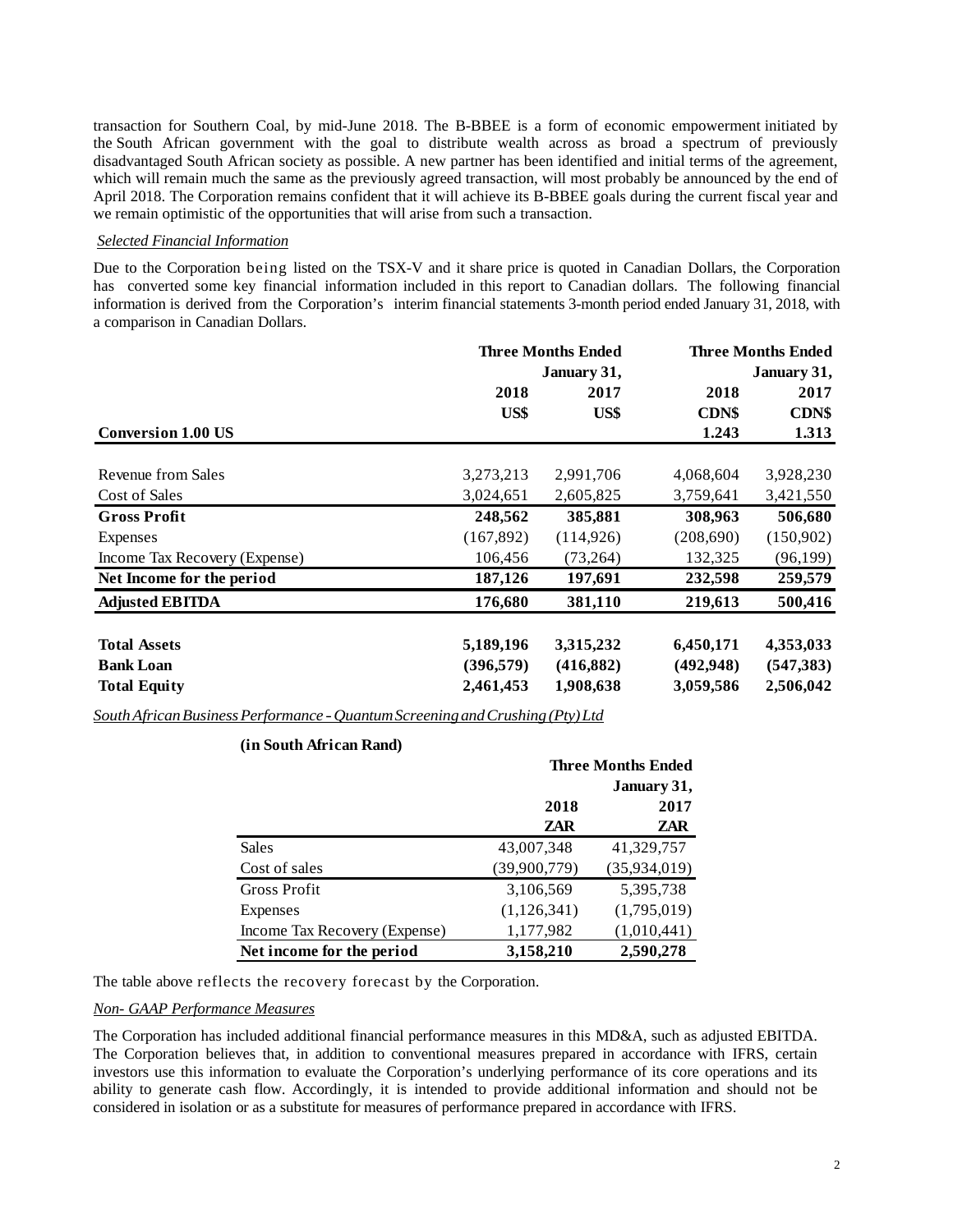# *\*Reconciliation of Adjusted EBITDA and Profit*

|                                | January 31, |         |              | January 31, |  |
|--------------------------------|-------------|---------|--------------|-------------|--|
|                                | 2018        | 2017    | 2018         | 2017        |  |
|                                | US\$        | US\$    | <b>CDN\$</b> | CDN\$       |  |
| Conversion 1.00 US Dollar Rate |             |         | 1.243        | 1.313       |  |
| Net Income for the period      | 187,126     | 197,691 | 232.598      | 259,579     |  |
| Interest                       | 0           | 15,322  | $\theta$     | 20,118      |  |
| Depreciation                   | 96.010      | 94,833  | 119,340      | 124,520     |  |
| Income Taxes                   | (106, 456)  | 73,264  | (132, 325)   | 96,199      |  |
| <b>Adjusted EBITDA</b>         | 176,680     | 381,110 | 219,613      | 500,416     |  |

Adjusted EBITDA represents earnings before interest, taxes, depreciation, amortization, foreign exchange gain (loss) and other revenues (expenses) as historically calculated by the Corporation.

# **UPDATE ON UGANDAN CLAIM AGAINST KILEMBE MINES LIMITED**

In August 2006, Canaf, then known as Uganda Gold Mining, announced the termination of any further investment into its Kilembe Copper-Cobalt Project in Uganda. Since 2007, the Corporation has been engaged in an Arbitration with Kilembe Mines Limited, ("KML"), whereby the Corporation seeks general damages, special damages and costs of the Arbitration from KML for breach of contract.

The legal work, carried out my MMAKS Advocates, Kampala, against KML is at no cost to the Corporation, but any award in favor of the Corporation will be distributed to both MMAKS and Canaf.

Despite the fact that the claim against KML Corporation remains active, the Corporation is unable to give an indication of either the quantum or any likely date by which the Arbitration will be concluded.

### **RESULTS OF OPERATIONS**

# **Three Month Period Ended January 31, 2018**

The Corporation reported net income of \$187,126 (2017 - \$197,691) a \$10,565 unfavourable variance of over the previous period. The reduction in GM and profit are due to increased feedstock costs in Q1 and a one month delay in the corresponding sale price increase, a general increase in maintenance cost and investment into B-BBEE training projects in Q1 which represent approximately 75% of the projected annual spend for B-BBEE.

|                                | <b>Three Months Ended</b> |            |  |  |
|--------------------------------|---------------------------|------------|--|--|
|                                | January 31,               |            |  |  |
|                                | 2018                      | 2017       |  |  |
|                                | \$                        | \$         |  |  |
| Sales                          | 3,273,213                 | 2,991,706  |  |  |
| Cost of sales                  | 3,024,651                 | 2,605,825  |  |  |
| Gross Profit                   | 248,562                   | 385,881    |  |  |
| Expenses                       | (167, 892)                | (114, 926) |  |  |
| Income Tax Recovery (Expense)  | 106,456                   | (73,264)   |  |  |
| Net income loss for the period | 187,126                   | 197,691    |  |  |

#### Sales

Revenue for the quarter were \$3,273,213 (2017 - \$2,991,706) \$281,507, 9.4% increase which is due to the recovery described above.

# *Expenses*

Expenses for the three month period were \$167,892 (2017 - \$124,874) an increase of \$43,018, 34% primarily due to increased costs related to the B-BBEE, strengthen of the Rand, general increases in operating expenses partly offset by lower finance cost. Additional information is provided in the table and notes below: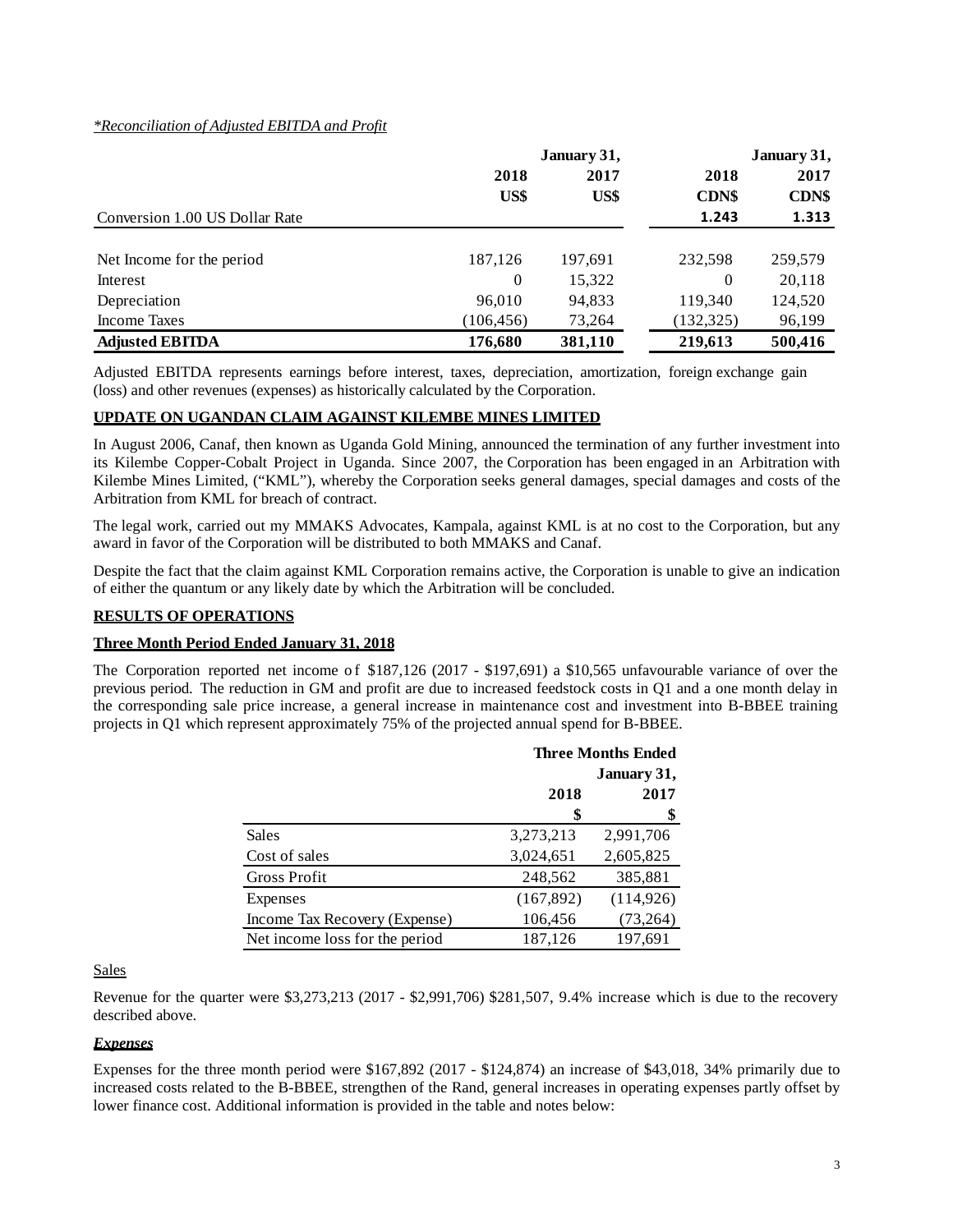|                                        | <b>Three Months Ended</b> |         |  |
|----------------------------------------|---------------------------|---------|--|
|                                        | January 31,               |         |  |
|                                        | 2018                      | 2017    |  |
|                                        | \$                        | \$      |  |
| General and administraive expenses     |                           |         |  |
| Bank Charges and Interest              | 109                       | 735     |  |
| Consulting Fees (Note $10(b)$ )        | 27,759                    | 16,573  |  |
| Management Fees (Note $10(c)$ )        | 38,081                    | 35,202  |  |
| Office, Insurance and Sundry           | 39,902                    | 17,366  |  |
| Broad-Based Black Economic Empowerment | 27,800                    |         |  |
| Professional Fees (Note $10(a)$ )      | 26,159                    | 23,687  |  |
| Promotion                              | 143                       | 164     |  |
| Telephone                              | 1,064                     | 4,111   |  |
| Transfer Agent and Filing Fees         | 664                       | 291     |  |
| Travel                                 | 6,211                     | 6,449   |  |
|                                        | 167,892                   | 104,578 |  |
| Finance costs                          |                           | 15,322  |  |
| Interest Income                        |                           | (4,974) |  |
|                                        | 167,892                   | 114,926 |  |

General administrative and finance expenses for the three month period were \$167,892 (2017 - \$114,926) an unfavourable variance of \$52,966 46%, primarily due to strengthening of the Rand, increased involvement in South Africa's B-BBEE program and increased activity resulting in higher management fees and office expenses. Financing cost net of Interest income for the three month period was \$Nil (January 31, 2017 - \$15,322).

### *Income Taxes*

The Corporation reported income taxes expense for the current year of \$106,456 (2017 recovery of \$73,264**,** an unfavourable variance of \$179,720.

In the current year the Corporation reported deferred tax liability of \$Nil (2017 - \$122,022) a decrease of \$122,022. The decrease in deferred tax liability was a result of the return to profitability.

#### *Comprehensive Income*

The Corporation is not subject to currency fluctuations in its core activities however the Corporation is subject to transactions in various currencies and the volatility in international currency markets does have an impact on some costs and translation into the reporting currency of the Corporation. The current period comprehensive gain on foreign exchange in the amount of \$365,689 (2017 gain \$530) mostly as a result of the translation of foreigncurrency denominated balances into US\$ the reporting currency. As at January 31, 2018 the Corporation has net comprehensive gain of \$552,815 (2017 - \$198,221. The Corporation does not hedge net asset translation movements, but where necessary and appropriate hedge currency risk for trading items.

#### SUMMARY OF QUARTERLY REPORTS

The following financial data is derived from the Corporation's financial statements for the past 8 quarters.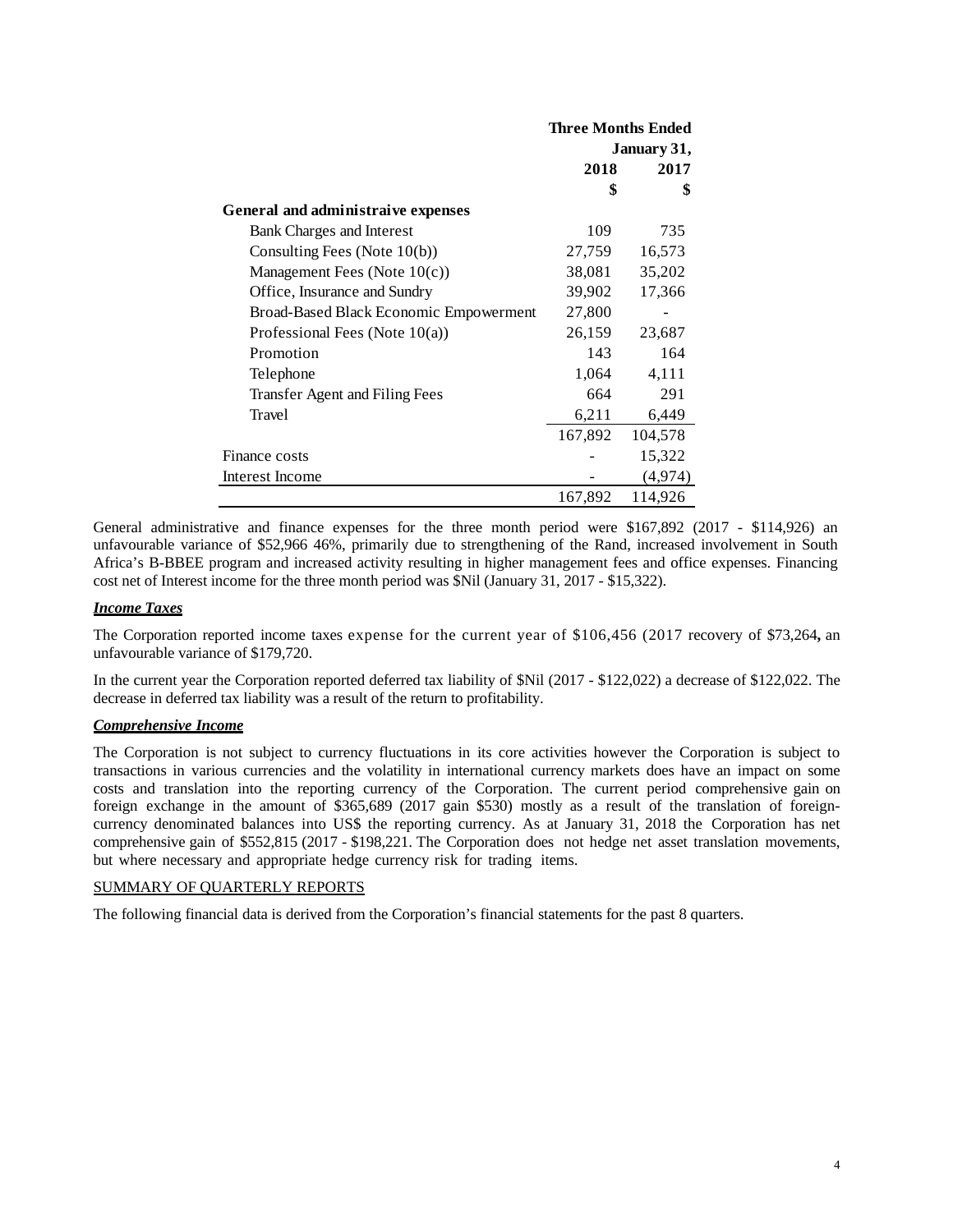|                                                | писсипина еписи |           |  |                                   |               |  |                |
|------------------------------------------------|-----------------|-----------|--|-----------------------------------|---------------|--|----------------|
|                                                |                 |           |  | January 31, 2018 October 30, 2017 | July 31, 2017 |  | April 30, 2017 |
|                                                |                 |           |  |                                   |               |  |                |
| Sale                                           |                 | 3,273,213 |  | 2,255,450                         | 1,961,208     |  | 3,490,753      |
| Gross Profit                                   |                 | 248,562   |  | 333.885                           | 204,320       |  | 299,024        |
| Net Income (Loss)                              |                 | 187.126   |  | (53.908)                          | 166,064       |  | 231,961        |
| Net Comprehensive Income (Loss) for the period |                 | 552.815   |  | (183,066)                         | 187,796       |  | 236,713        |
| Basic and diluted earnings (loss) per share    |                 | 0.00      |  | $(0.00)$ \$                       | 0.00          |  | 0.00           |

**Three Months Ended**

|                                                | <b>Three Months Ended</b> |           |  |           |                                                    |           |                       |
|------------------------------------------------|---------------------------|-----------|--|-----------|----------------------------------------------------|-----------|-----------------------|
|                                                |                           |           |  |           | January 31, 2017 October 30, 2016<br>July 31, 2016 |           | <b>April 30, 2016</b> |
|                                                |                           |           |  |           |                                                    |           |                       |
| Sale                                           |                           | 2.991.706 |  | 1,796,330 | 1,126,582                                          | 757,843   |                       |
| Gross Profit                                   |                           | 385,881   |  | 94.196    | 98.966                                             | 39.113    |                       |
| Net Income (Loss)                              |                           | 197.691   |  | 136.764   | 19.945                                             | (41, 382) |                       |
| Net Comprehensive Income (Loss) for the period |                           | 198.221   |  | 191.340   | 48.382                                             | 89.531    |                       |
| Basic and diluted earnings (loss) per share    |                           | 0.00      |  | 0.00      | 0.00                                               | 0.00      |                       |

The results above shows the sale recovery and demand of the Corporation's product which started in Q3, 2016. Sales for the three month period ended January 31, 2018 increased by 45% in comparison to the previous quarter and is expected to increase by a further  $40\%$  in Q2, as more confidence returns to the markets.

# **LIQUIDITY AND CAPITAL RESOURCES**

At January 31, 2018, the Corporation had cash of \$394,520 (October 31, 2017 - \$453,609) and working capital of \$1,375,202 (2017 - \$1,098,726). Surplus cash and cash equivalents are deposited in interest accruing accounts.

Working capital components include cash in current or interest bearing accounts, trade and other receivables, sales tax receivable, inventories and prepaid expenses and deposits, trade and other payables, sales tax payable, income tax payable, and current portion of long-term debt.

Trade receivables and trade payables are expected to increase or decrease as sales volumes change.

|                                                 | <b>Three Months Ended</b><br>January 31, |          |  |
|-------------------------------------------------|------------------------------------------|----------|--|
|                                                 |                                          |          |  |
|                                                 | 2018                                     | 2017     |  |
|                                                 | \$                                       |          |  |
| Cash provided by (used) in operating activities | (174, 451)                               | 323,295  |  |
| Cash used in investing activities               | (230,024)                                | (35,235) |  |
| Cash provided by (used) in financing activities | (20,303)                                 | (73,346) |  |
| Increase (Decrease) in cash                     | (424,778)                                | 214,714  |  |

Operations used \$174,451 in cash during the three month period ended January 31, 2018 (2017 generated \$323,295) as the Corporation purchased additional inventory to meet increased demand.

Except as described above, the Corporation's management is not aware of any other trends or other expected fluctuations in its liquidity that would create any deficiencies. The Corporation's management believes that its cash balances will be sufficient to meet the Corporation's short-term and long-term requirements for ongoing operations and planned growth.

# **ECONOMIC DEPENDENCE**

Sales from the Corporation's South African coal processing business are substantially derived from two customers and as a result, the Corporation is economically dependent on these customers. The Corporation's exposure to credit risk is limited to the carrying value of its accounts receivable. As at January 31, 2018, trade receivables of \$2,678,248 (October 31, 2017, \$1,314,828) were due from these customers and were collected subsequent to period-end.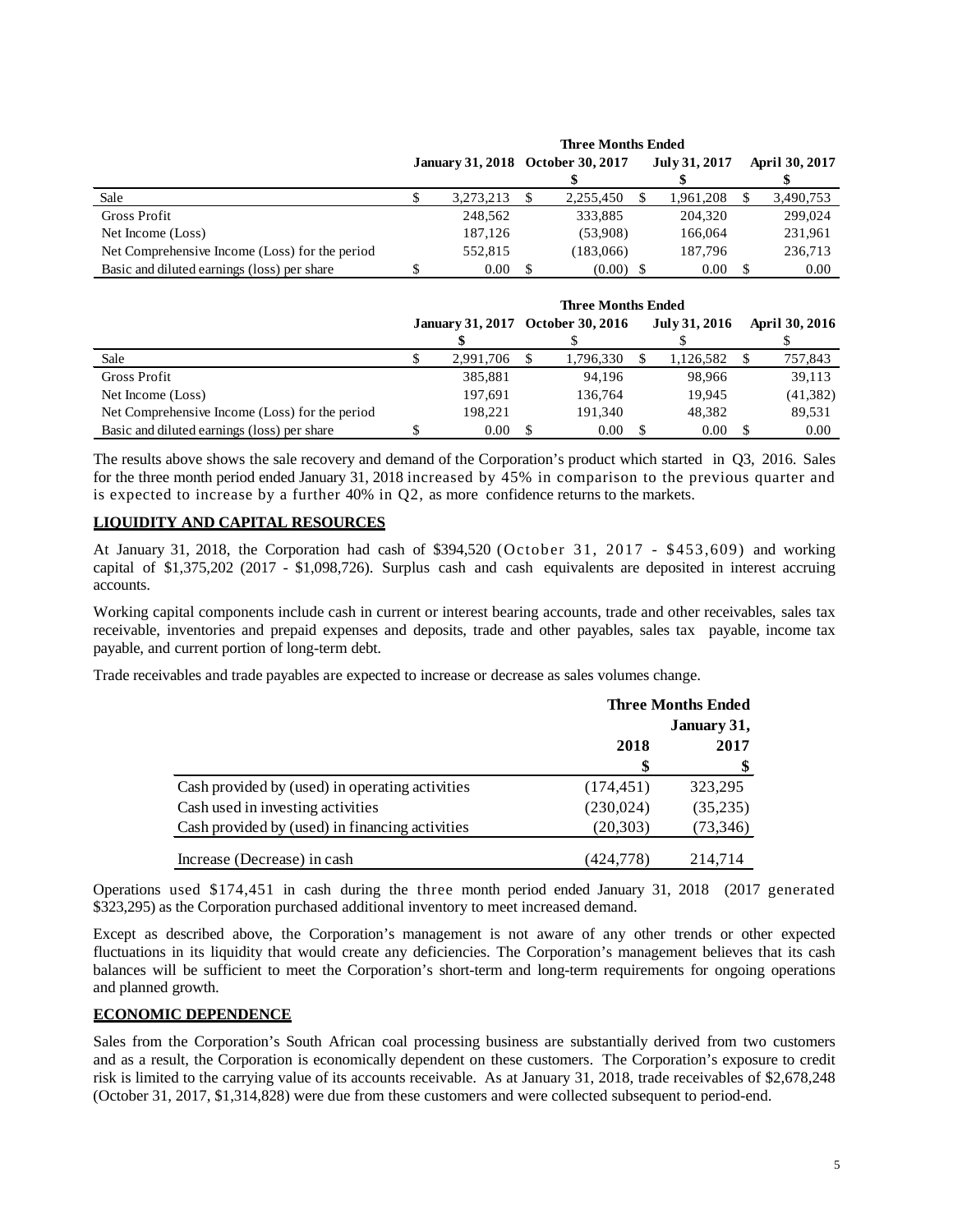### **REVENUE RECOGNITION**

Revenue from the sale of calcined anthracite is recognized upon transfer of title, which is completed when the physical product is delivered to customers and collection is reasonably assured. Interest and other income are recognized when earned and collection is reasonably assured.

# **COMMITMENT**

The Corporation has an agreement to lease premises for its coal processing plant in South Africa for a term of ten years, expiring on December 31, 2020. The agreement offers the Corporation, in lieu of rent, feedstock coal to be delivered to its adjacent premises, which it purchases at market price. Should the Corporation decide to purchase feedstock coal from an alternative supplier which the lessor is otherwise able to provide, then a monthly rent of Rand 200,000 (\$16,819) is payable. To date, the Corporation has not been required to pay any rent for the premises as it has continued to purchase feedstock coal from the landlord.

# **CONTRACTUAL OBLIGATIONS**

The bank loan bears interest at 10.25% per annum, matures on January 7, 2019, and is secured by the Company's furnace acquired with the proceeds from the loan. The bank loan is repayable in blended monthly payments of Rand 391,624 (\$32,934 translated at January 31, 2018 exchange rate)). During the three month period ended January 31, 2018, the Company incurred interest expense totaling \$Nil (January 31, 2017 – \$15,322).

# **TRANSACTIONS WITH RELATED PARTIES**

At the report date, key management consists of Christopher Way (CEO, President and a Director of the Corporation), Derick Sinclair CFO and a director); David Way (Chairman of the Board and Director of the Corporation) and Kevin Corrigan (Independent Director of the Corporation).

Fees incurred for services by key management personnel during the three month period ended January 31, 2018 and 2017 were as follows:

|                        |                                                             | <b>Three Months Ended</b> |             |
|------------------------|-------------------------------------------------------------|---------------------------|-------------|
|                        |                                                             |                           | January 31, |
|                        |                                                             | 2018                      | 2017        |
| <b>Services</b>        | Party                                                       |                           | S.          |
| <b>Consulting Fees</b> | President, CEO and director of the Corporation              | 27.759                    | 16,573      |
|                        | Professional Fees CFO and director of the Corporation       | 18,030                    | 10,084      |
| Directors Fees         | Directors of the coal processing operations in South Africa | 38,081                    | 35,202      |

# **OFF-BALANCE SHEET ARRANGEMENTS**

The Corporation has no off-balance sheet arrangements

# **ACCOUNTING STANDARDS ISSUED BUT NOT YET EFFECTIVE**

**There are no new accounting standards, amendments to standards, and interpretations have been issued but not yet effective up the date of issuance of the Company's consolidated financial statements not yet effective that the Company intends to adopt when they becomes effective.** 

# **CRITICAL ACCOUNTING POLICIES AND ESTIMATES**

The details of Canaf's accounting policies are presented in Note 2 of the Interim financial statements three month period ended January 31, 2018. These policies are considered by management to be essential to understanding the processes and reasoning that go into the preparation of the Corporation's financial statements and the uncertainties that could have a bearing on its financial results.

# **MANAGEMENT FINANCIAL RISKS**

The Corporation is exposed to various risks in relation to financial instruments. The Corporation's financial assets and liabilities by category are summarized in Note 2(o) of the consolidated financial statements. The Corporation's risk management is coordinated at its head office in Canada in close co-operation with the board of directors and focuses on actively securing the Corporation's short to medium-term cash flows and raising finances for the Corporation's capital expenditure program. The Corporation does not actively engage in the trading of financial assets for speculative purposes. The most significant financial risks to which the Corporation is exposed are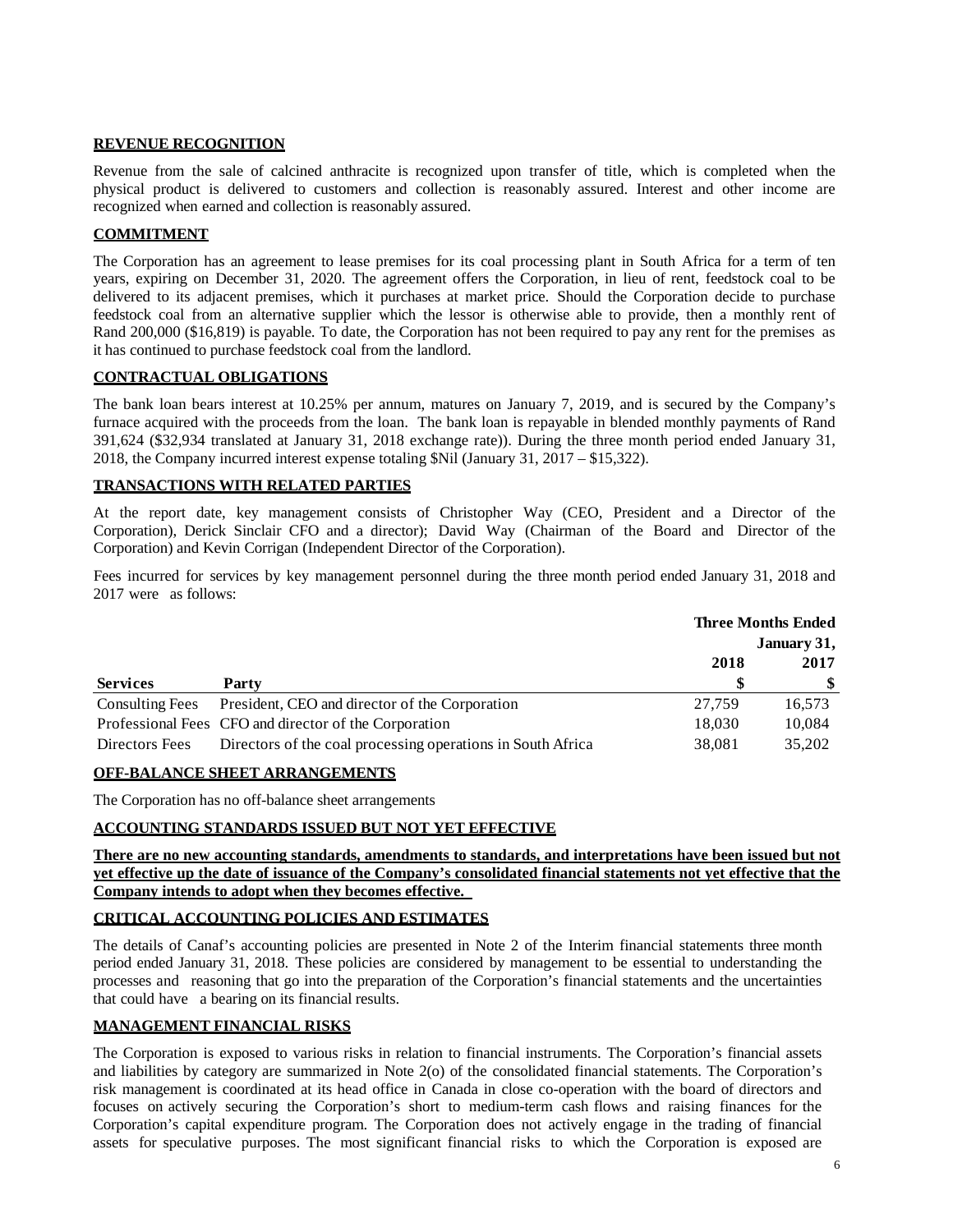described below.

#### *Foreign Currency Risk*

Foreign exchange risk arises because of fluctuations in exchange rates. The Corporation conducts a significant portion of its business activities in foreign currencies. The Corporation's subsidiaries, principally located in South Africa, routinely transact in the local currency, exposing the Corporation to potential foreign exchange risk in its financial position and cash flows.

The assets, liabilities, revenue and expenses that are denominated in foreign currencies will be affected by changes in the exchange rate between the United States dollar and these foreign currencies. The Corporation has outstanding debt obligations that are payable in South African Rand. The Corporation does not currently use financial instruments to mitigate this risk.

#### *Credit Risk*

Credit risk is the risk of loss associated with counterparty's inability to fulfill its payment obligations. The Corporation limits its exposure to credit loss for cash by placing its cash with high quality financial institutions and for trade receivable by performing standard credit checks. The credit risk for cash and trade receivables is considered negligible since the counterparties are reputable banks with high quality external credit ratings and customers with no history of default.

The Corporation has a credit risk exposure related to its economic dependence on two customers for its calcine sales. The Corporation has assessed its exposure to credit risk and has determined that no significant risks exist from these concentrations of credit.

#### *Liquidity Risk*

Liquidity risk is the risk that the Corporation will not be able to meet its financial obligations when they become due. The Corporation ensures, as far as reasonably possible, that it will have sufficient capital in order to meet short-term business requirements, after taking into account cash flows from operations and the Corporation's holdings of cash. The Corporation has a working capital of \$1,375,202 as at January 31, 2018. There can be no assurance that the Corporation will be successful with generating and maintaining profitable operations or will be able to secure future debt or equity financing for its working capital and expansion activities.

#### *Interest Rate Risk*

Interest rate risk is the risk that future cash flows will fluctuate as a result of changes in market interest rates. Interest on the Corporation's bank loan is tied to the Prime Rate, and as such, the Corporation is not exposed to significant interest rate risk.

### *Commodity Price Risk*

The Corporation's revenues, earnings and cash flows are directly related to the volume and price of calcine sold and are sensitive to changes in market prices over which it has little or no control. The Corporation has the ability to address its price-related exposures through the use of sales contracts.

#### *Fair Value*

The Corporation uses the following hierarchy for determining fair value measurements:

- Level 1: Quoted prices in active markets for identical assets or liabilities.
- Level 2: Other techniques for which all inputs which have a significant effect on the recorded fair value are observable, either directly or indirectly.
- Level 3: Techniques which use inputs that have a significant effect on the recorded fair value that is not based on observable market data.

The level within which the financial asset or liability is classified is determined based on the lowest level of significant input to the fair value measurement.

The Corporation's financial assets measured at fair value through profit or loss use Level 1 valuation techniques during the three month period ended January 31, 2018 and 2017. The carrying values of the Corporation's financial assets and liabilities approximate their fair values as at January 31, 2018.

#### **CAPITAL RISK MANAGEMENT**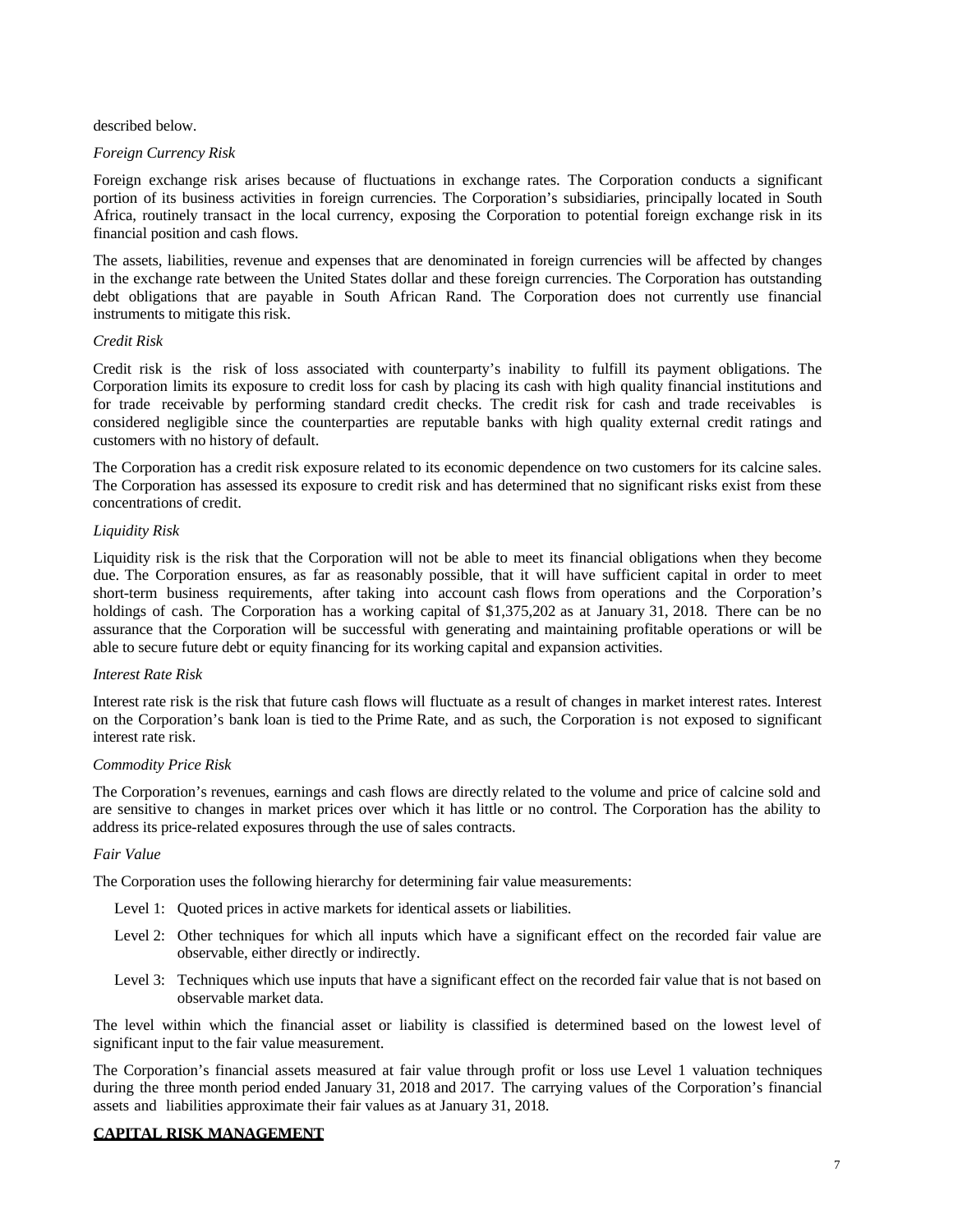The Corporation's objectives in managing its capital are to ensure adequate resources are available to fund its coal processing business in South Africa, to seek out and acquire new projects of merit, and to safeguard its ability to continue as a going concern. The Corporation manages its share capital as capital, which as at January 31, 2018, totaled \$8,079,463 (2017 - \$8,079,463).

The Corporation manages its capital structure in a manner that provides sufficient funding for operational and capital expenditure activities. Funds are secured through the sale of calcine in South Africa and, when necessary, through debt funding or equity capital raised by means of private placements. There can be no assurances that the Corporation will be able to obtain debt or equity capital in the case of operating cash deficits.

The Corporation may, from time to time, invest capital that is surplus to immediate operational needs in short-term, liquid, and highly rated financial instruments held with major financial institutions, or in marketable securities. The Corporation may also, from time to time, enter into forward foreign exchange and commodity price contracts to hedge a portion of its exposure to movements in foreign exchange and commodity prices.

The Corporation has no externally imposed capital requirements and has not paid or declared any dividends since the date of incorporation, nor are any contemplated in the foreseeable future. There were no changes in the Corporation's approach to capital management during the three month period ended January 31, 2018.

### **RISKS AND UNCERTAINTIES**

The Corporation is subject to a number of risk factors due to the nature of the mining business in which it is engaged, including movements in commodity prices, which are difficult to forecast. The Corporation seeks to counter these risks as far as possible by selecting exploration areas on the basis of their recognized geological potential to host economic deposits.

The Corporation's assets are of indeterminate value. For further particulars see the financial statements filed o[n](http://www.sedar.com/) [www.sedar.com.](http://www.sedar.com/)

#### *Exploration and Development*

The Corporation is not currently engaged in any exploration or development projects.

#### *Operating Hazards and Risks*

Operations in which the Corporation has a direct or indirect interest will be subject to all the hazards and risks normally incidental to exploration, development and production of resources, any of which could result in work stoppages, damage to persons or property and possible environmental damage. Although the Corporation has or will obtain liability insurance in an amount which it considers adequate, the nature of these risks is such that liabilities might exceed policy limits, the liabilities and hazards might not be insurable, or the Corporation might not elect to insure itself against such liabilities due to high premium costs or other reasons, in which event the Corporation could incur significant costs that could have a material adverse effect upon its financial condition.

### *Metal and Mineral Prices*

Factors beyond the control of the Corporation affect the price and marketability of gold and other metals and minerals. Metal and mineral prices have fluctuated widely, particularly in recent years and are affected by numerous factors including international, economic and political trends, expectations of inflation, currency exchange fluctuations, interest rates, global or regional consumption patterns, speculative activities and worldwide production levels. The effect of these factors on the Corporation's future prospects cannot accurately be predicted.

### *Political Risk*

Quantum is located in South Africa and consequently the Corporation will be subject to certain risks, including currency fluctuations, electricity outages and possible political or economic instability, and exploration and production activities may be affected in varying degrees by political stability and government regulations relating to the industry. Any changes in regulations or shifts in political attitudes are beyond the control of the Corporation and may adversely affect its business. Exploration may be affected in varying degrees by government regulations with respect to restrictions on future exploitation and production, price controls, export controls, foreign exchange controls, income taxes, expropriation of property, environmental legislation and site safety.

### *Environmental Factors*

All phases of the Corporation's operations will be subject to environmental regulation in South Africa.

Environmental legislation is evolving in a manner which will require stricter standards and enforcement, increased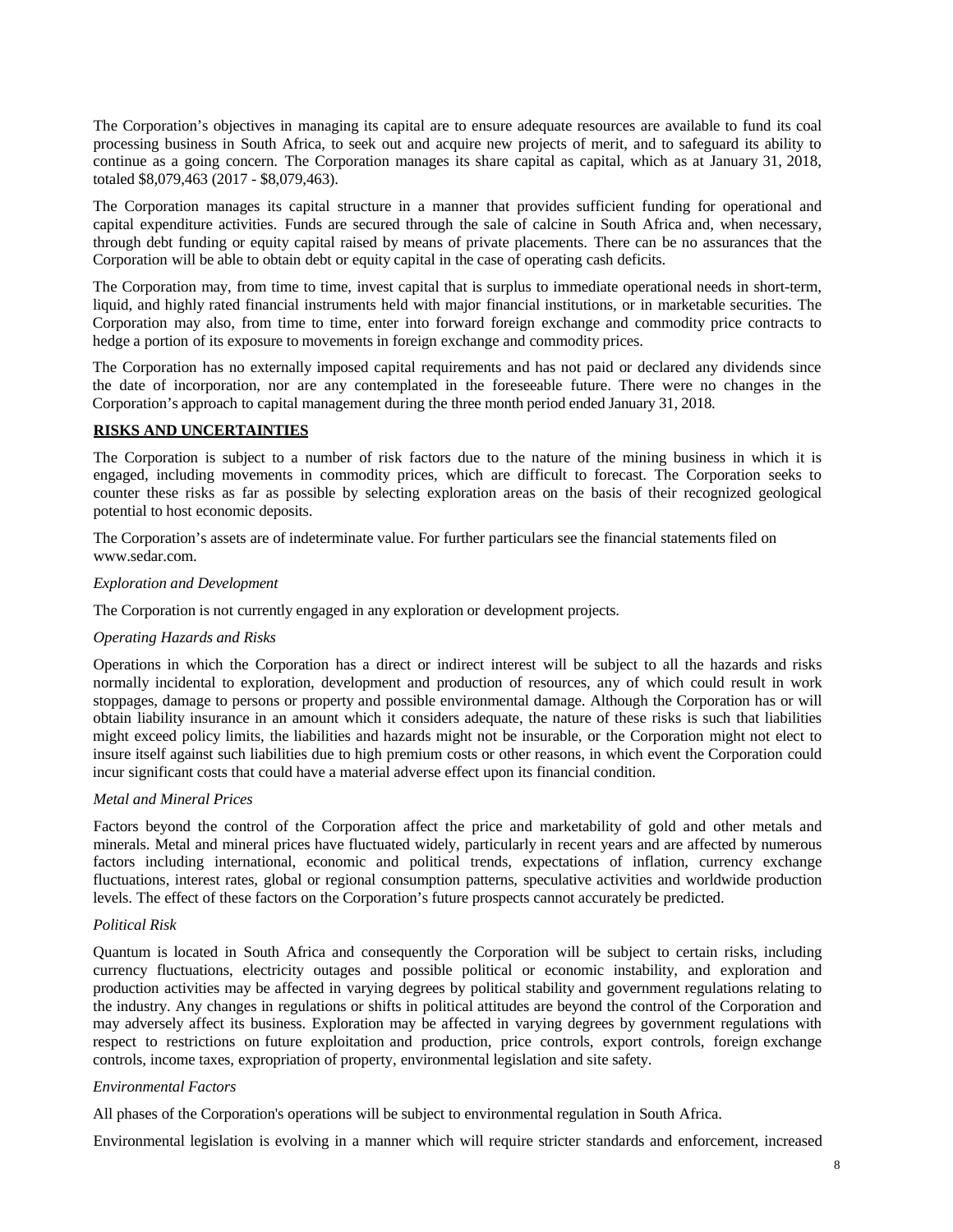fines and penalties for non-compliance, more stringent environmental assessments of proposed projects and a heightened degree of responsibility for companies and their officers, directors and employees. In addition, certain types of operations require the submission and approval of environmental impact assessments. Environmental assessments of proposed projects carry a heightened degree of responsibility for companies and directors, officers and employees. The cost of compliance with changes in governmental regulations has a potential to reduce the profitability of operations. The exploration, development and production activities of the Corporation will require certain permits and licenses from various governmental authorities and such operations are and will be governed by laws and regulations governing exploration, development and production, labour standards, occupational health, waste disposal, toxic substances, land use, environmental protection, safety and other matters. Companies engaged in exploration activities generally experience increased costs and delays as a result of the need to comply with applicable laws, regulations and permits. There can be no assurance that all licenses and permits which the Corporation may require to carry out exploration and development of its projects will be obtainable on reasonable terms or on a timely basis, or that such laws and regulations would not have an adverse effect on any project that the Corporation may undertake.

# *Cash Flows and Additional Funding Requirements*

Although since the acquisition of Quantum, the Corporation has significant revenues from operations, the majority of sources of funds currently available to the Corporation for any future acquisition and development projects will in large portion be derived from the issuance of equity or project finance debt. Although the Corporation presently has sufficient financial resources and has been successful in the past in obtaining equity and debt financing to undertake its currently planned exploration and development programs, there is no assurance that it will be able to obtain adequate financing in the future or that such financing will be on terms advantageous to the Corporation.

#### *Title to Assets*

Although the Corporation has or will receive title options for any concessions in which it has or will acquire a material interest, there is no guarantee that title to such concessions will be not challenged or impugned. In some countries, the system for recording title to the rights to explore, develop and mine natural resources is such that a title opinion provides only minimal comfort that the holder has title. Also, in many countries, claims have been made and new claims are being made by aboriginal peoples that call into question the rights granted by the governments of those countries.

#### *Enforcement of Civil Liabilities*

Substantially all of the assets of the Corporation will be located outside of Canada and certain of the directors and officers of the Corporation will be resident outside of Canada. As a result, it may be difficult or impossible to enforce judgments granted by a court in Canada against the assets of the Corporation or the directors and officers of the Corporation residing outside of Canada.

#### *Management*

The Corporation is dependent on a relatively small number of key employees, the loss of any of whom could have an adverse effect on the Corporation.

### **CAUTIONARY STATEMENTS ON FORWARD-LOOKING INFORMATION**

This MD&A together with the Corporation's consolidated financial statements for the three month period ended January 31, 2018 contain certain statements that may be deemed "forward-looking statements". All statements in this MD&A, other than statements of historical fact, that address exploration drilling, exploitation activities and events or developments that the Corporation expects to occur, are forward looking statements. Forward looking statements in this document are statements that are not historical facts and are generally, but not always, identified by the words "expects", "plans", "anticipates", "believes", "intends", "estimates", "projects", "potential" and similar expressions, or that events or conditions "will", "would", "may", "could" or "should" occur. Information inferred from the interpretation of drilling results and information concerning resource estimates may also be deemed to be forward looking statements, as it constitutes a prediction of what might be found to be present when and if a project is actually developed. Although the Corporation believes the expectations expressed in such forward-looking statements are based on reasonable assumptions, such statements are not guarantees of future performance and actual results may differ materially from those in the forwardlooking statements.

Inherent in forward-looking statements are risks and uncertainties beyond the Corporation's ability to predict or control, including risks that may affect the Corporation's operating or capital plans, including risks generally